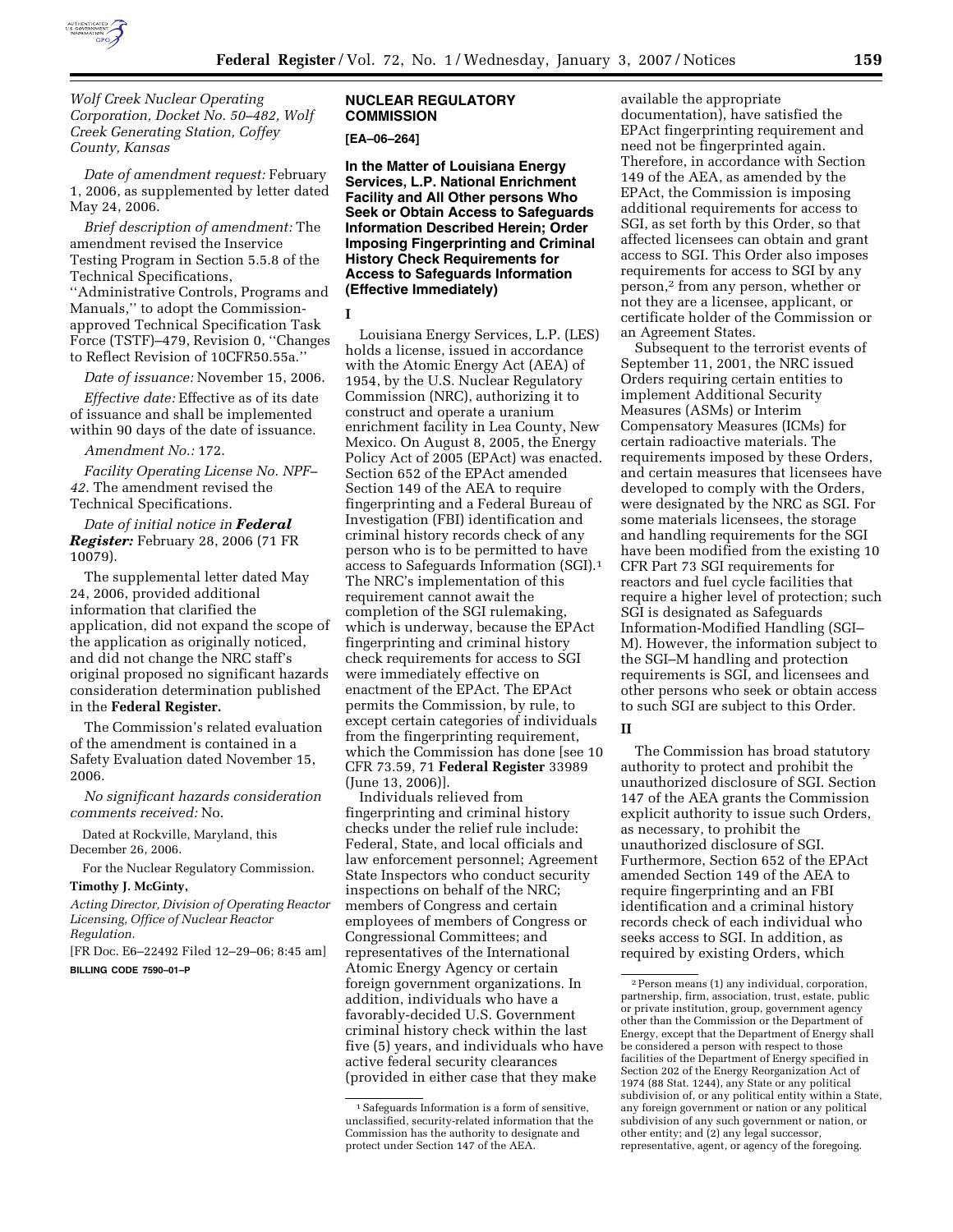remain in effect, no person may have access to SGI unless the person has an established need-to-know, and satisfies the trustworthiness and reliability requirements of those Orders.

In order to provide assurance that LES is implementing appropriate measures to comply with the fingerprinting and criminal history check requirements for access to SGI, LES shall implement the requirements of this Order. In addition, pursuant to 10 CFR 2.202, I find that in light of the common defense and security matters identified above, which warrant the issuance of this Order, the public health, safety and interest require that this Order be effective immediately.

### **III**

Accordingly, pursuant to Sections 53, 62, 63, 81, 147, 149, 161b, 161i, 161o, 182 and 186 of the Atomic Energy Act of 1954, as amended, and the Commission's regulations in 10 CFR 2.202, 10 CFR Part 30, 10 CFR Part 40, 10 CFR Part 70, and 10 CFR Part 73, it is hereby ordered, effective immediately, that LES and all other persons who seek or obtain access to safeguards information described herein shall comply with the requirements set forth in this order.

A. 1. No person may have access to SGI unless that person has a need-toknow the SGI, has been fingerprinted or has a favorably-decided FBI identification and criminal history records check, and satisfies all other applicable requirements for access to SGI. Fingerprinting and the FBI identification and criminal history records check are not required, however, for any person who is relieved from that requirement by 10 CFR 73.59 [71 **Federal Register** 33989 (June 13, 2006)], or who has a favorably-decided U.S. Government criminal history check within the last five (5) years, or who has an active federal security clearance, provided in each case that the appropriate documentation is made available to LES's NRC-approved reviewing official.

2. No person may have access to any SGI if the NRC, when making an SGI access determination for a nominated reviewing official, has determined, based on fingerprinting and an FBI identification and criminal history records check, that the person may not have access to SGI.

B. No person may provide SGI to any other person except in accordance with Condition III.A. above. Prior to providing SGI to any person, a copy of this Order shall be provided to that person.

C. LES shall comply with the following requirements:

1. LES shall, within twenty (20) days of the date of this Order, establish and maintain a fingerprinting program that meets the requirements of the Attachment to this Order.

2. LES shall, within twenty (20) days of the date of this Order, submit the fingerprints of one (1) individual who currently has access to SGI in accordance with the previously-issued NRC Orders, who continues to need access to SGI, and who LES nominates as the ''reviewing official'' for determining access to SGI by other individuals. The NRC will determine whether this individual (or any subsequent reviewing official) may have access to SGI and, therefore, will be permitted to serve as LES's reviewing official.3 LES may, at the same time or later, submit the fingerprints of other individuals to whom LES seeks to grant access to SGI. Fingerprints shall be submitted and reviewed in accordance with the procedures described in the Attachment to this Order.

3. LES may allow any individual who currently has access to SGI in accordance with the previously-issued NRC Orders to continue to have access to previously-designated SGI without being fingerprinted, pending a decision by the NRC-approved reviewing official (based on fingerprinting, an FBI criminal history records check and a trustworthiness and reliability determination) that the individual may continue to have access to SGI. LES shall make determinations on continued access to SGI within ninety (90) days of the date of this Order, in part on the results of the fingerprinting and criminal history check, for those individuals who were previously granted access to SGI before the issuance of this Order.

4. LES shall, in writing, within twenty (20) days of the date of this Order, notify the Commission: (1) If it is unable to comply with any of the requirements described in the Order, including the Attachment, or (2) if compliance with any of the requirements is unnecessary in its specific circumstances. The notification shall provide LES's justification for seeking relief from or variation of any specific requirement.

Licensee responses to C.1., C.2., C.3., and C.4. above shall be submitted to the Director, Office of Nuclear Material Safety and Safeguards, U.S. Nuclear Regulatory Commission, Washington, DC 20555. In addition, licensee responses shall be marked as ''SecurityRelated Information—Withhold Under 10 CFR. 2.390.''

The Director, Office of Nuclear Material Safety and Safeguards, may, in writing, relax or rescind any of the above conditions on demonstration of good cause by LES.

### **IV**

In accordance with 10 CFR 2.202, LES must, and any other person adversely affected by this Order may, submit an answer to this Order, and may request a hearing regarding this Order, within twenty (20) days of the date of this Order. Where good cause is shown, consideration will be given to extending the time to request a hearing. A request for an extension of time in which to submit an answer or request a hearing must be made in writing to the Director, Office of Nuclear Material Safety and Safeguards, U.S. Nuclear Regulatory Commission, Washington, DC 20555, and include a statement of good cause for the extension. The answer may consent to this Order. Unless the answer consents to this Order, the answer shall, in writing and under oath or affirmation, specifically set forth the matters of fact and law by which LES or other entities adversely affected rely, and the reasons as to why the Order should not have been issued. Any answer or request for a hearing shall be submitted to the Secretary, Office of the Secretary, U.S. Nuclear Regulatory Commission, ATTN: Rulemakings and Adjudications Staff, Washington, DC 20555. Copies shall also be sent to the Director, Office of Nuclear Material Safety and Safeguards, U.S. Nuclear Regulatory Commission, Washington, DC 20555, to the Assistant General Counsel for Materials Litigation and Enforcement at the same address, and to LES if the answer or hearing request is by a person other than LES. Because of possible delays in delivery of mail to United States Government offices, it is requested that answers and requests for hearing be transmitted to the Secretary of the Commission either by means of facsimile transmission to 301–415– 1101, or via e-mail to

*hearingdocket@nrc.gov,* and also to the Office of the General Counsel either by means of facsimile transmission to 301– 415–3725, or via e-mail to

*OGCMailCenter@nrc.gov.* If an entity other than LES requests a hearing, that entity shall set forth, with particularity, the manner in which their interest is adversely affected by this Order, and shall address the criteria set forth in 10 CFR 2.309.

If a hearing is requested by LES or a person whose interest is adversely affected, the Commission will issue an

<sup>3</sup>The NRC's determination of this individual's access to SGI in accordance with the process described in Enclosure 3 to the transmittal letter of this Order is an administrative determination that is outside the scope of this Order.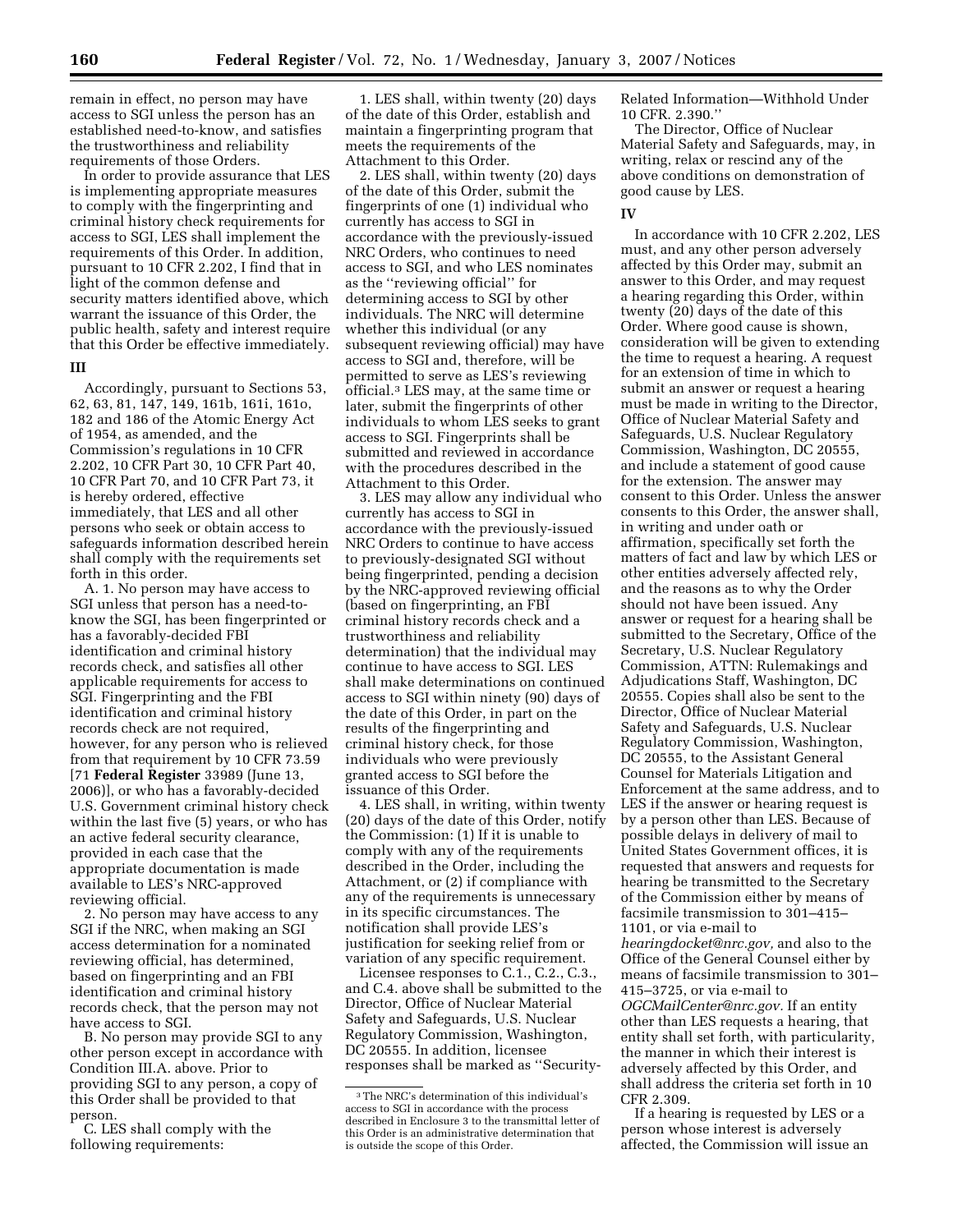Order designating the time and place of any hearing. If a hearing is held, the issue to be considered at a such hearing shall be whether this Order should be sustained.

Pursuant to 10 CFR 2.202(c)(2)(i), LES may, in addition to demanding a hearing, at the time the answer is filed, or sooner, move that the presiding officer set aside the immediate effectiveness of the Order on the grounds that the Order, including the need for immediate effectiveness, is not based on adequate evidence but on mere suspicion, unfounded allegations, or error. In the absence of any request for hearing, or written approval of an extension of time in which to request a hearing, the provisions as specified above in Section III, shall be final twenty (20) days from the date of this Order without further order or proceedings.

If an extension of time for requesting a hearing has been approved, the provisions as specified above in Section III shall be final when the extension expires if a hearing request has not been received. An answer or a request for hearing shall not stay the immediate effectiveness of this order.

Dated this 20th day of December 2006. For the Nuclear Regulatory Commission.

### **Jack R. Strosnider,**

*Director, Office of Nuclear Material Safety and Safeguards.* 

## **Attachment: Requirements for Fingerprinting and Criminal History Checks of Individuals When Licensee's Reviewing Official Is Determining Access to Safeguards Information**

#### *General Requirements*

Licensees shall comply with the requirements of this attachment.

A. 1. Each licensee subject to the provisions of this attachment shall fingerprint each individual who is seeking or permitted access to Safeguards Information (SGI). The licensee shall review and use the information received from the Federal Bureau of Investigation (FBI) and ensure that the provisions contained in the subject Order and this attachment are satisfied.

2. The licensee shall notify each affected individual that the fingerprints will be used to secure a review of his/ her criminal history record and inform the individual of the procedures for revising the record or including an explanation in the record, as specified in the ''Right to Correct and Complete Information'' section of this attachment.

3. Fingerprints need not be taken if an employed individual (e.g., a licensee employee, contractor, manufacturer, or

supplier) is relieved from the fingerprinting requirement by 10 CFR 73.59, has had a favorably-decided U.S. Government criminal history records check within the last five (5) years, or has an active federal security clearance. Written confirmation from the Agency/ employer which granted the federal security clearance or reviewed the criminal history records check must be provided. The licensee must retain this documentation for a period of three (3) years from the date the individual no longer requires access to SGI associated with the licensee's activities.

4. All fingerprints obtained by the licensee pursuant to this Order must be submitted to the Commission for transmission to the FBI.

5. The licensee shall review the information received from the FBI and consider it, in conjunction with the trustworthy and reliability requirements included in Attachment 3 to this Order, in making a determination whether to grant access to SGI to individuals who have a need-to-know the SGI.

6. The licensee shall use any information obtained as part of a criminal history records check solely for the purpose of determining an individual's suitability for access to SGI.

7. The licensee shall document the basis for its determination whether to grant access to SGI.

B. The licensee shall notify the NRC of any desired change in reviewing officials. The NRC will determine whether the individual nominated as the new reviewing official may have access to SGI based on a previouslyobtained or new criminal history check and, therefore, will be permitted to serve as the licensee's reviewing official.

#### *Prohibitions*

A licensee shall not base a final determination to deny an individual access to SGI solely on the basis of information received from the FBI involving: an arrest more than one (1) year old for which there is no information of the disposition of the case, or an arrest that resulted in dismissal of the charge or an acquittal.

A licensee shall not use information received from a criminal history check obtained pursuant to this Order in a manner that would infringe upon the rights of any individual under the First Amendment to the Constitution of the United States, nor shall the licensee use the information in any way which would discriminate among individuals on the basis of race, religion, national origin, sex, or age.

# *Procedures for Processing Fingerprint Checks*

For the purpose of complying with this Order, licensees shall, using an appropriate method listed in 10 CFR 73.4, submit to the NRC's Division of Facilities and Security, Mail Stop T– 6E46, one completed, legible standard fingerprint card (Form FD–258, ORIMDNRCOOOZ) or, where practicable, other fingerprint records for each individual seeking access to SGI, to the Director of the Division of Facilities and Security, marked for the attention of the Division's Criminal History Check Section. Copies of these forms may be obtained by writing the Office of Information Services, U.S. Nuclear Regulatory Commission, Washington, DC 20555–0001, by calling (301) 415– 5877, or by e-mail to *forms@nrc.gov*. Practicable alternative formats are set forth in 10 CFR 73.4. The licensee shall establish procedures to ensure that the quality of the fingerprints taken results in minimizing the rejection rate of fingerprint cards due to illegible or incomplete cards.

The NRC will review submitted fingerprint cards for completeness. Any Form FD–258 fingerprint record containing omissions or evident errors will be returned to the licensee for corrections. The fee for processing fingerprint checks includes one resubmission if the initial submission is returned by the FBI because the fingerprint impressions cannot be classified. The one free re-submission must have the FBI Transaction Control Number reflected on the re-submission. If additional submissions are necessary, they will be treated as initial submittals and will require a second payment of the processing fee.

Fees for processing fingerprint checks are due upon application. Licensees shall submit payment with the application for processing fingerprints by corporate check, certified check, cashier's check, money order, or electronic payment, made payable to ''U.S. NRC.'' [For guidance on making electronic payments, contact the Facilities Security Branch, Division of Facilities and Security, at (301) 415– 7404]. Combined payment for multiple applications is acceptable. The application fee (currently \$27) is the sum of the user fee charged by the FBI for each fingerprint card or other fingerprint record submitted by the NRC on behalf of a licensee, and an NRC processing fee, which covers administrative costs associated with NRC handling of licensee fingerprint submissions. The Commission will